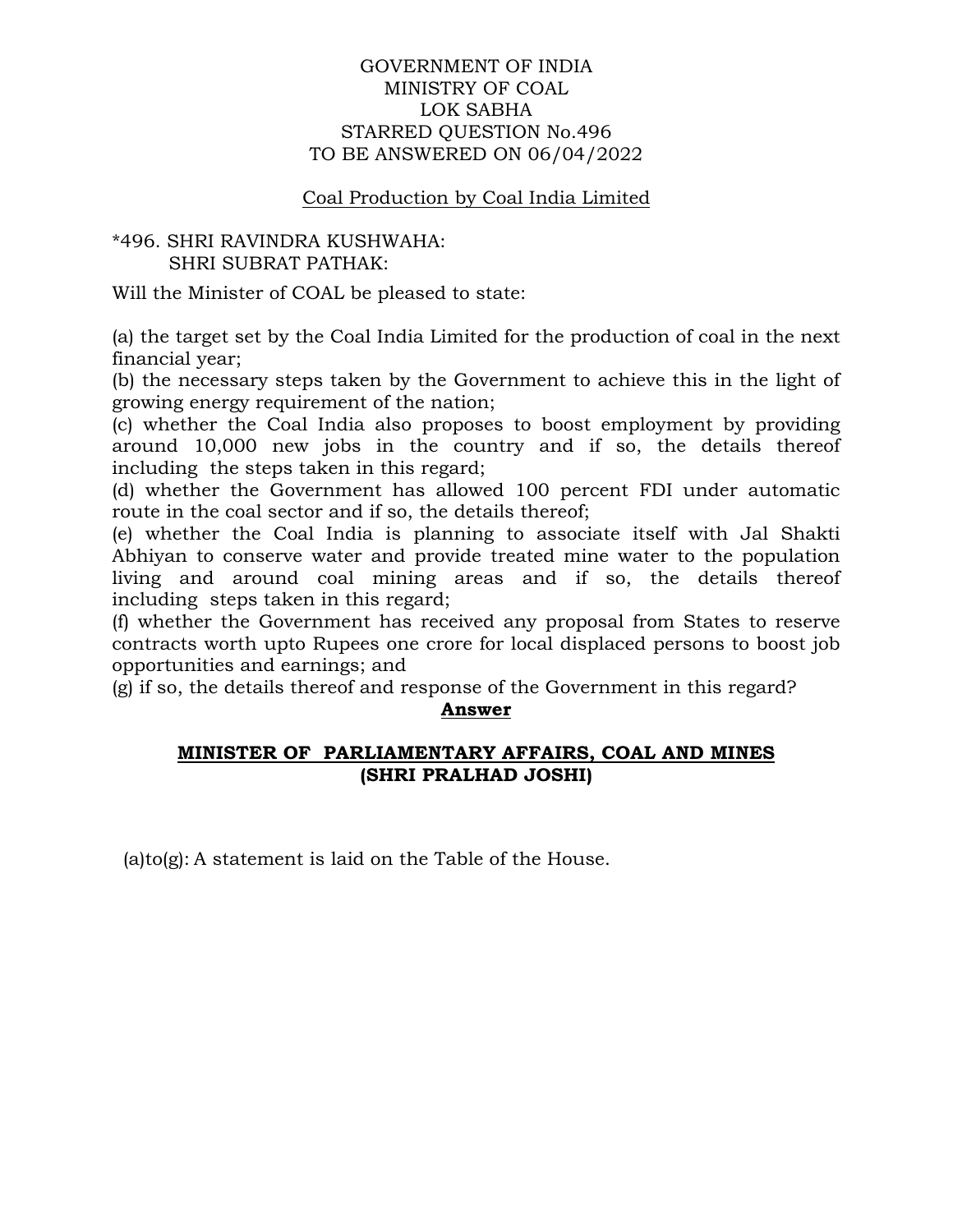# **STATEMENT IN REPLY TO LOK SABHA STARRED QUESTION NO 496 FOR ANSWER ON 06/04/2022 BY SHRI RAVINDRA KUSHWAHA AND SHRI SUBRAT PATHAK, M.Ps. REGARDING COAL PRODUCTION BY COAL INDIA LIMITED.**

**(a):** During the next financial year 2022-23, Coal India Limited (CIL) has proposed a production target of 700 Million Tonnes (MT).

**(b)**: In order to increase coal production, the focus of the Government is on accelerating domestic production of coal through allocation of more coal blocks, pursuing with State Government for assistance in land acquisition and coordinated efforts with Railways for movement of coal.

In addition, the following action has been taken by Government to further enhance the production of the coal in the country.

**1. Commercial Auction of coal on revenue share mechanism:** Since Launch of auction of coal mines for commercial mining in June 2020, a total of 4 rounds of auction have been conducted in which total 292 coal mines were offered. In 3 rounds, 42 coal mines have been successfully auctioned. Further, in respect of 4th round of auction, bids were opened on 02.03.2022 and 2 or more bids have been received in respect of 5 coal mines and 6 coal mines have fetched single bids.

**2. Allowed sale of excess coal production**: The Ministry of Coal has amended Mineral Concession Rules, 1960 with a view to allowing sale of coal or lignite, on payment of additional amount to the State Government, by the lessee of a captive mine up to 50 percent of the total coal or lignite produced in a financial year, after meeting the requirement of the end use plant linked with the mine. Earlier this year, the Mines and Minerals (Development & Regulation) Act had been amended to this effect. This is applicable for both the private and public sector captive mines. With this amendment, the Government has paved the way for releasing of additional coal in the market by greater utilization of mining capacities of captive coal and lignite blocks, which were being only partly utilized owing to limited production of coal for meeting only their captive needs.

**3. Rolling auction:** In order to expedite the process for conducting auction and to carry out more rounds of auction in a year, a mechanism of rolling auctions of coal mines has been planned. Under this mechanism, upon completion of the electronic auction process of a tranche, the next tranche of auction would be launched for following mines:

- i. Mines where no bid or only single bid was received in the previous tranche of auction (except for those mines where Ministry of Coal decides to go for second attempt of auction)
- ii. New mines, if any, identified by Ministry of Coal including mines relinquished by earlier allocatees.